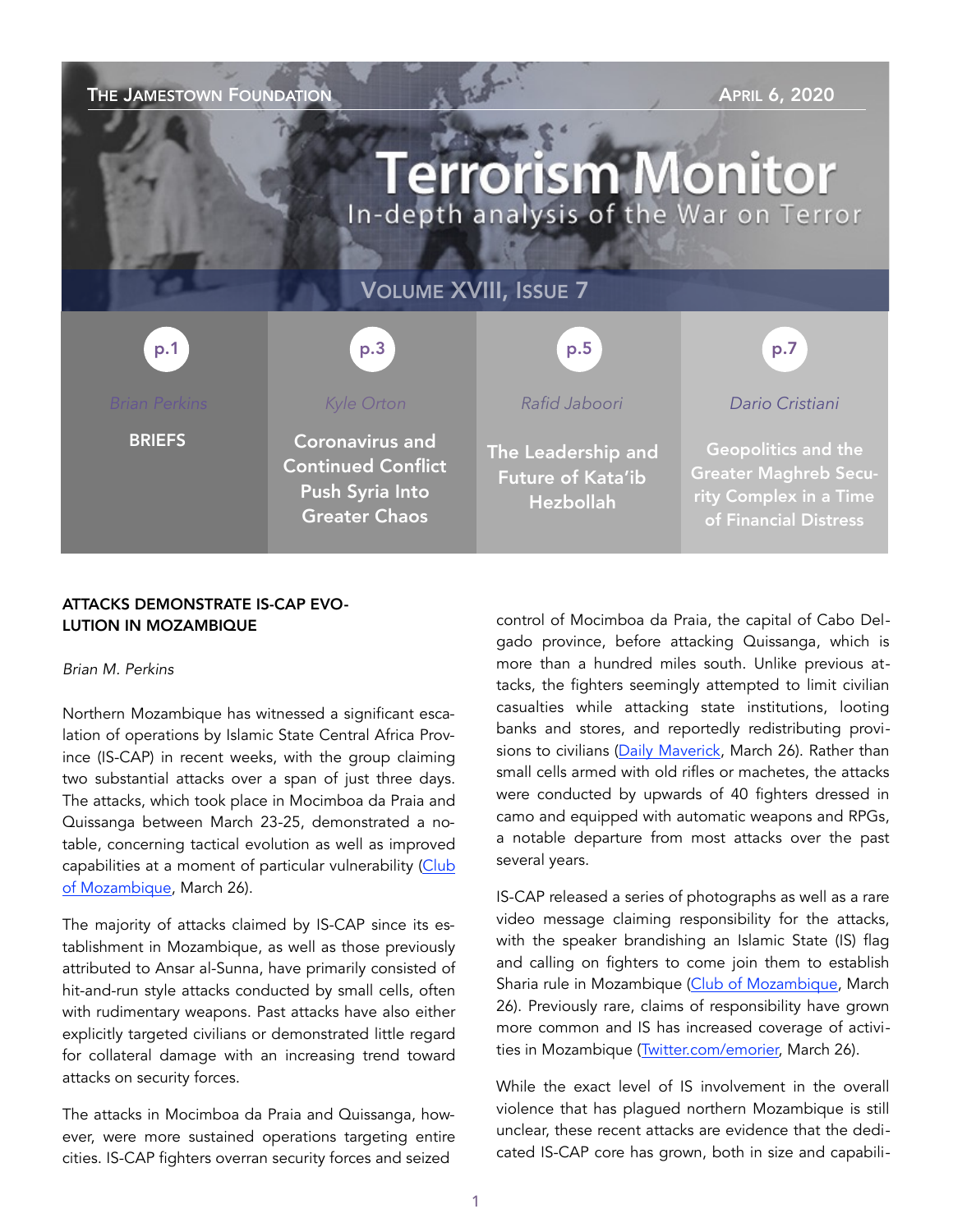ty. IS-CAP has evolved from its nascent phase of questionable claims of responsibility to overt displays of its involvement. At the same time, its fighters have seemingly improved their coordination as well as their access to more sophisticated weaponry than what had been used in the earlier days of the conflict. Similarly, the group has seemingly moved on to a growth phase in which it is leveraging its improved capabilities to launch more sustained operations that allow it to target and loot state institutions, while beginning a hearts and minds campaign in an attempt to gain further local traction. The video claim of responsibility also demonstrates the group's efforts to draw in regional and global jihadists. Looking forward, these attacks demonstrate the weakness of the state and set a precedent that it is no longer the remote roadways and townships that are in danger, but also key cities where those who have been displaced by violence in rural areas have relocated. The group may yet prove to be strong enough to hold territory for prolonged periods of time, but its ability to enter a key location such as Mocimboa da Praia by sea and land and control it for hours before successfully withdrawing is a worrying trend of the group's operational growth.

*Brian M. Perkins is the Editor of* Terrorism Monitor.

## YEMEN'S LATEST CEASEFIRE CALLS UNLIKELY TO STOP HOUTHI OFFENSIVES

## *Brian M. Perkins*

Saudi Arabia announced that it invited the Houthis to Riyadh for direct talks following days of tit-for-tat attacks that broke the March 25 UN-brokered ceasefire as COVID-19 threatens to wreak havoc on war-torn Yemen. While Yemen has yet to officially confirm a COVID-19 case, it is likely only a matter of time and the virus's spread will have dire human consequences and notable implications for the situation on the ground as it creates both opportunities and dangerous pitfalls.

Saudi Arabia and the Houthis had been engaging in informal talks prior to the latest ceasefire. The recent escalation of violence that broke that ceasefire involved Houthi drone and ballistic missile attacks on Riyadh and Jeddah, followed by Saudi Arabia conducting airstrikes on Sanaa. Though the previous talks had not yielded any concrete results, there was a reduction in cross-border attacks that were a demonstration of Saudi Arabia's efforts to draw back from Yemen, even at a time when the Houthis were still making significant gains. The likely impending COVID-19 outbreak spurred renewed efforts to jumpstart a ceasefire but has also created fodder for the Houthi propaganda machine and an opportunity for them to seek maximum concessions if they were to eventually pursue a ceasefire.

Just one day after the nominal ceasefire agreement, Houthi leader Abdul-Malik al-Houthi gave a televised speech on the group's al-Masirah television channel to once again urge Riyadh to release Hamas prisoners detained in Saudi Arabia in exchange for the release of Saudi prisoners in Houthi custody ([YouTube,](https://www.youtube.com/watch?v=6xL1_OfxO7o) March 26). In doing so, the Houthis were leveraging heightened media attention as a means to expose Saudi Arabia and turn regional public opinion against the Kingdom. On April 1, Mohammed al-Houthi, a prominent Houthi leader, reiterated calls for a COVID-19-related ceasefire while noting the importance of the three referencesthe Gulf Initiative, outcomes of the National Dialogue Conference, and applicable UN Resolutions—and calling for a 12-country arbitration process, which further muddies the water for timely results (Middle East Monitor, April 2).

Despite the group's public calls to pursue a ceasefire in the face of a potential COVID-19 outbreak, the Houthis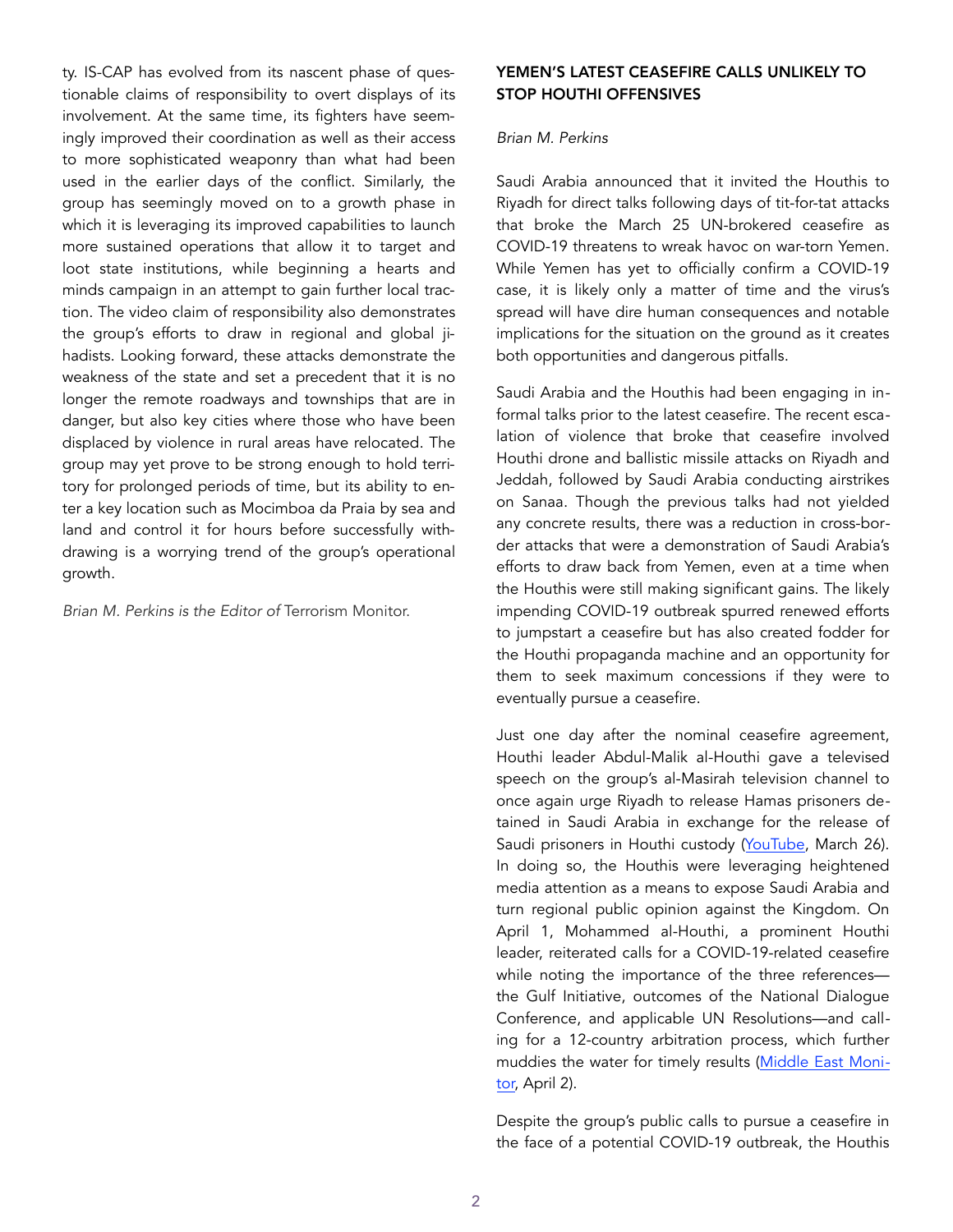are well aware that they are negotiating from a position of power as they continue to push deeper into al-Jawf and the oil-rich governorate of Marib. Over the past week, both the Houthis and Saudi Arabia have continued military operations, including a reported Houthi attack on an oil pumping station in Marib and the shelling of a prison in Taiz. While the Houthis are likely to pursue this desperately needed, piecemeal ceasefire and dialogue with Saudi Arabia, the group will almost certainly continue its offensive in Marib while trying to leverage the looming health crisis to its advantage. Starting a ceasefire while on the verge of taking Marib would be to the Houthis' detriment, as doing so could allow forces aligned to the internationally-recognized Yemeni President Abdrabbuh Mansur Hadi to consolidate their positions. Given the Houthis' past strategies and its current trajectory, an outbreak or international pressure would likely need to meet a critical mass before the group abandons its attempts to seize the key governorate of Marib and genuinely pursues a fulsome ceasefire.

*Brian M. Perkins is the Editor of* Terrorism Monitor.

## Coronavirus and Continued Conflict Push Syria Into Greater Chaos

## *Kyle Orton*

The first quarter of 2020 saw a serious escalation of combat in Syria, albeit without much alteration in the political trends, and the arrival of the novel coronavirus (COVID-19) has exacerbated a fraught situation.

Under the Astana process, which began in late 2016, Turkey, Russia, and Iran were supposed to act as guarantors to freeze hostilities in Syria. Instead, Bashar al-Assad's regime, backed by Russia and Iran, picked off each of the de-escalation zones *seriatim*. In September 2018, a renewed ceasefire commitment was worked out in Sochi, based on the new realities on-the-ground, to halt the pro-Assad coalition's attack on the final insurgentheld pocket, Idlib, in northwest Syria ([The National,](https://www.thenational.ae/world/mena/full-text-of-turkey-russia-memorandum-on-idlib-revealed-1.771953) September 19, 2018).

In mid-December 2019, the pro-Assad coalition attacked Idlib again. Within two months, 900,000 people had been displaced ([United Nations,](https://news.un.org/en/story/2020/02/1057591) February 18). Despite the "observation posts" that Turkey has throughout Idlib, it seemed Ankara had no will to defend the province, even as 21 soldiers were killed by the pro-Assad coalition [\(The New Arab](https://english.alaraby.co.uk/english/news/2020/2/10/syrian-regime-kills-turkish-troops-as-rebels-launch-assault), February 10). [1] Then, on February 27, 33 Turkish soldiers were killed in an airstrike ([Rudaw,](https://www.rudaw.net/english/middleeast/syria/29022020) February 29). This could not be ignored. Within hours, Turkey used drones to clear the skies over Idlib and attacked Assad's troops and the Shi'a militias controlled by the Iranian Islamic Revolutionary Guards Corps (IRGC), including Lebanese Hezbollah. Turkey escalated the aerial campaign even further after midnight on February 29/March 1, when the deadline Ankara set for a regime withdrawal south to the "Sochi Line" expired.

Dubbed Spring Shield (*Bahar Kalkani*), Turkey's operation inflicted an average of 50 *confirmable* fatalities on the Assad/Iranian forces per day until a new Turkey-Russia ceasefire was worked out on March 5 [\(Twitter.com/](https://twitter.com/GregoryPWaters/status/1236204077194727424) [GregoryPWaters](https://twitter.com/GregoryPWaters/status/1236204077194727424), March 7). The terms of the ceasefire did not reflect the leverage Turkey had built by demonstrating the essential hollowness of the pro-Assad coalition (*[Daily Sabah](https://www.dailysabah.com/politics/war-on-terror/turkey-russia-agree-on-details-of-idlib-cease-fire-akar-says)*, March 13).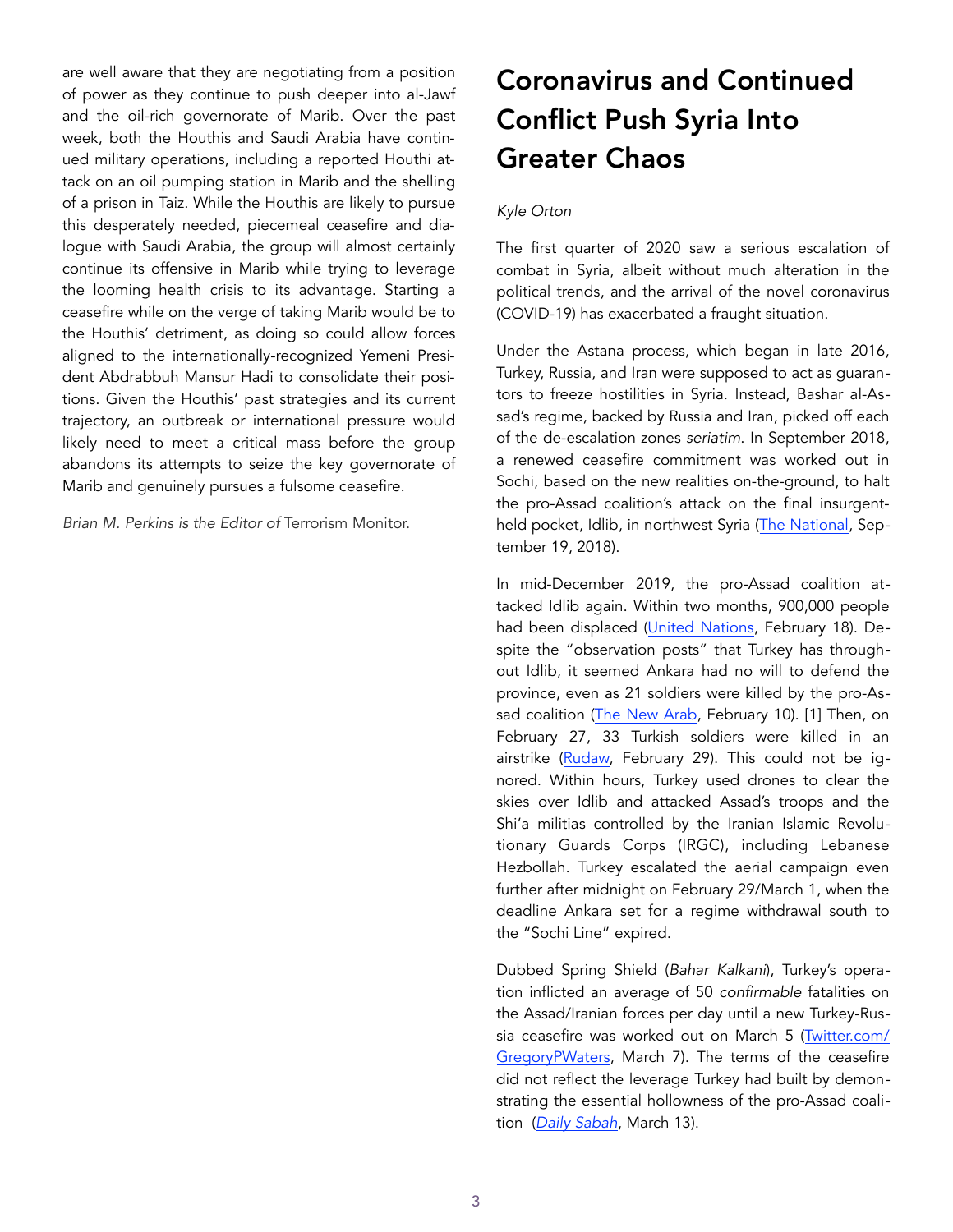Turkey essentially allowed the pro-Assad coalition to keep the gains from its December-February offensive, covering the south of the "Greater Idlib" pocket up to the M4 Highway that runs east-west from Aleppo city to the coast, including the crucial town of Saraqeb, where the M4 crosses with the M5 (running north-south from Aleppo to Damascus), which the Assad/Iran system also got to keep. The pro-Assad coalition is thus within easy striking distance of Idlib city when this ceasefire inevitably breaks down, and if the provincial capital is lost it might well unravel Turkey's position in northern Syria altogether.

The options for Idlib, under nominal Turkish protection, but dominated by the al-Qaeda derivative, Hay'at Tahrir al-Sham (HTS), are few and ugly. HTS could evolve into a Hamas-like entity that the international community *de facto* deals with [\(Ahval](https://ahvalnews.com/syrian-war/best-bad-outcome-idlib), December 8, 2018). Turkey's continued build-up suggests it will exert ever-increasing control in the remaining areas of northern Idlib, but it probably cannot displace HTS entirely [\(Twitter.com/](https://twitter.com/OmerOzkizilcik/status/1243620934575144964) [OmerOzkizilcik,](https://twitter.com/OmerOzkizilcik/status/1243620934575144964) March 27).

Spring Shield has ended the pro-Assad coalition's hopes of retaking all of Idlib at this moment, but it will try again. Perhaps the precedent of this operation means Turkey will hold its ground, but even if Turkey is in northern Syria for the long-term this is likely to co-exist with the consolidation of the Assad regime in the rest of Syria, including the east, since U.S. President Donald Trump remains determined to leave.

For now, it is HTS controlling the response to the coronavirus in Idlib, banning large gatherings—not that it had previously allowed them—and closing schools, though stopping short of preventing Friday prayers ([Twitter.](https://twitter.com/Elizrael/status/1244704705336487942)[com/Elizrael](https://twitter.com/Elizrael/status/1244704705336487942), March 30). As in Afrin and northern Aleppo, the adjacent zones actually controlled by Turkey, in Idlib there are civil society groups like the "White Helmets" that try to deliver services, but there is a serious lack of medical resources and a vast population of internally displaced people (IDPs) packed into a small, often insanitary, territory. Idlib is additionally debilitated because of Assad's and Russia's deliberate destruction of a majority of the hospitals and killing hundreds of medical professionals (*[TRT](https://www.trtarabi.com/now/%D8%A8%D8%A8%D9%86%D9%8A%D8)*, March 23).

Security in the northeast "Rojava" zone that the United States oversees has been deteriorating, largely for political reasons. The United States is embedded with the "Syrian Democratic Forces" (SDF), the politico-legal cover used by the terrorist-designated Kurdistan Workers' Party (PKK) (see [Terrorism Monitor,](https://jamestown.org/program/the-pkk-roots-of-americas-ally-in-syria/) June 14, 2019). The pressure exerted by the United States on the PKK to create a more inclusive, sustainable governance structure in the Arab-majority areas of Syria it had captured from Islamic State (IS) was not going well ([AlJazeera,](https://www.aljazeera.c) October 12, 2019). After Trump ordered the pull-out in December 2018, even this minimal pressure on the PKK evaporated.

Omar Abu Layla, the executive director of *Deir Ezzor 24*, a local reporting outlet, described the situation in eastern Syria as a "time bomb", and that was before the coronavirus. The virus is "a horrific danger, especially with the presence of the Iranians in the western Euphrates regions", who are believed to have introduced it into the area, "and the indifference of the Assad regime". "Indifference" might be to understate the issue: the Assad regime sees political advantages in the spread of the virus into Rojava. [2]

Mazen Hassoun, a journalist from Raqqa, describes a similar situation in his home area, emphasising that apart from the malevolent games played by the regime and the PKK's missteps— while the PKK has initiated a public information campaign and taken economic steps, its overnight curfew is not effective as a social distancing measure since people do not go out at that time anyway—there is a simple lack of resources, from testing kits to ventilators. There are no testing kits, and maybe three-dozen ventilators in Rojava. Hassoun says that to the best of his knowledge, the United States has not sent additional equipment. [3] This is partly an unintended consequence of the PKK playing down the scale of the crisis to avoid affecting the situation with coalition troops, fearing that they would begin isolating themselves or that Trump would pull them out altogether and leave the PKK vulnerable [\(Twitter.com/Mzahem\\_Alsa](https://twitter.com/Mzahem_Alsaloum/status/1245393229329162241)[loum,](https://twitter.com/Mzahem_Alsaloum/status/1245393229329162241) April 1).

IS has capitalized on the coronavirus crisis, staging two prison riots in late March in Rojava that led to a number of escapes (*[Rudaw](https://www.rudaw.net/english/middleeast/syria/310320201)*, March 31). Prison breaks were one of the key factors in IS' previous revival.

The IRGC, which plays a decisive command role in the Assad system, was likely the vector in bringing the coronavirus to the west of Syria too, and passing it on to both the regime forces and the Russians (Kavkaz Centre, March 5). [4] The regime's obfuscation makes reliable information difficult to obtain, and the World Health Organization (WHO) has proven to be as compromised in Syria as it has in China.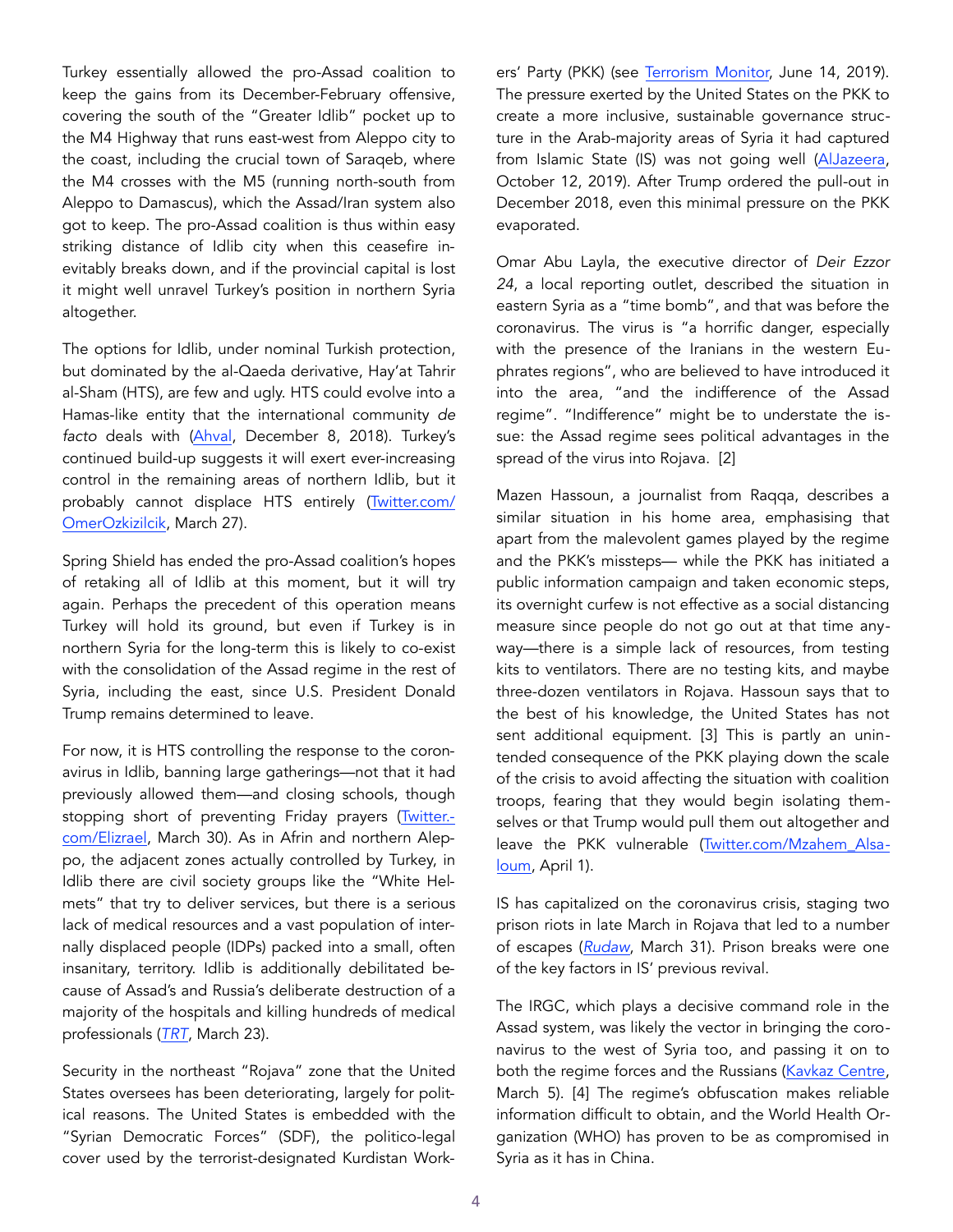In early March, WHO dismissed news of coronavirus spread in Syria as "misinformation," relying on Assad's notoriously mendacious health ministry. WHO has insisted on sending all aid to Damascus, essentially ensuring that Idlib and Rojava do not receive the help they need ([WHO,](http://www.emro.who.int/syr/syria-news/misinformation-circulating-on-social-media-regarding-covid-19.html) March 5; Al-Jumhuriya, March 26). Damascus finally admitted its first COVID-19 case on March 22 ([Anadolu](https://www.aa.com.tr/en/middle-east/syria-assad-regime-confirms-1st-coron), March 22). There are now ten confirmed infections and one death, which the United Nations says is the "tip of the iceberg" [\(Anadolu,](https://www.aa.com.tr/en/latest-on-coronavirus-outbreak/known-covid-19-cases-tip-of-ice) March 30).

The Assad regime has instituted a travel ban—between cities and across borders—and a 6PM to 6AM curfew, which has the same limitations as the one in Rojava ([SANA,](https://sana.sy/en/?p=188791) March 24; [Al-Modon,](https://www.almodon.com/arabworld/2020/3/23/%25D8%25A8%25D8%25B9%25D8%25AF-%25D9%2586%25D9%2583%25D8%25B1%25D8%25A7%25D9%2586-%25D9%2584%25D8%25A3%25D8%25B3%25D8%25A7%25D8%25A8%25D9%258A%25D8%25B9-%25D8%25A7%25D9%2584%25D9%2586%25D8%25B8%25D8%25A7%25D9%2585-%25D8%25A7%25D9%2584%25D8%25B3%25D9%2588%25D8%25B1%25D9%258A-%25D9%258A%25D8%25B9%25D8%25AA%25D8%25) March 23). Also, like in Rojava, resources are a problem for the regime. There are 325 intensive care unit (ICU) beds with ventilators in Syria, able to cope with about 6,500 COVID-19 cases ([LSE](https://eprints.lse.ac.uk/103841/1/CRP_covid_19_in_Syria_policy_memo_published.pdf), March 19).

With the economy in free fall long before the virus hit and now essentially paused, the mass-demobilization of reservists announced on March 29 raises serious questions about the capacity of the Assad regime, always short of manpower, to maintain order ([The New Arab,](https://www.alaraby.co.uk/economy/2020/1/10/%25D8%25AE%25D8%25B3%25D8%25A7%25D8%25A6%25D8%25B1-%25D8%25) January 11; [Youm7,](https://www.youm7.com/story/2020/3/29/%25D8%25A3%25) March 29). Perhaps the increasinglyovert restoration of Assad's relations with the United Arab Emirates will fill some of the gaps in the Assad system [\(Twitter.com/Presidency\\_Sy,](https://twitter.com/Presidency_Sy/status/1243618850278715393) March 27). But, depending on how far the virus has spread during the period of denialism, it might be a moot point.

*Kyle Orton is an independent researcher focused on the Syrian war. He tweets @KyleWOrton.* 

#### **Notes**

[1] The pro-Assad coalition killed eight Turkish soldiers on 2 February; five on the 10th; two on the 20th; one on the 22nd; two on the 25th; and three in the morning of 27 February before the mass-casualty attack in the evening.

[2] Author interview, March 30, 2020

[3] Author interview, March 30, 2020

[4] Sam Dagher, *Assad or We Burn the Country: How One Family's Lust for Power Destroyed Syria* (2019), pp. 323-324.

## The Leadership and Future of Kata'ib Hezbollah

#### *Rafid Jaboori*

On February 26, the U.S. State Department designated Ahmed al-Hamidawi, the new secretary general of the Iraqi Shia militia, Kata'ib Hezbollah (KH), as a specially designated global terrorist ([State.gov,](https://www.state.gov/state-department-terrorist-designation-of-ahmad-al-hamidawi/) February 26). The designation came amid ongoing tension between the United States and Iranian-backed Iraqi Shia militias. Among the numerous militias supported by Tehran, KH is particularly unique. The militia is one of the most wellarmed and organized of these groups, with an active media arm, but an intentionally opaque leadership and chain of command. The United States' recent strategy has focused more heavily on targeting KH than any other Shia militia.

#### Recent Tensions

On December 28, a rocket attack on the K1 military base near Kirkuk in northern Iraq killed a U.S. contractor and wounded several U.S. soldiers. The United States quickly launched retaliatory strikes that targeted KH bases and killed dozens of its members ([Arabi21,](https://arabi21.com/story/1233411/28-%D9%82%D8%AA%D9%8A%D9%84%D8%A7-%D8%A8%D9%82%D8%B5%D9%81-%D8%A3) December 29).

Hundreds of KH and other militias members attacked the U.S. embassy in Baghdad in protest. Although most, if not all, of the attackers were Iraqis, the United States administration blamed Iran directly for the attack based on the degree of influence the country has on KH and other Shia militias ([Aljazeera,](https://www.aljazeera.net/news/politics/2019/12/31/%D8%AF%D9%88%D9%86%D8%A7%D9%84%D8%AF-%D8%AA%D8%B1%D8%A7%D9%85%D8%A8-%D8%A7%D9%82%D8%AA%D8%AD%D8%A7%D9%85-%D8%A7) December 31, 2019).

The highest point in the confrontation between the United States and Iran came just days later when the U.S. military killed Iranian Major General Qasem Soleimani and Jamal Ja'afar al-Ibrahim (a.k.a. Abu Mahdi al-Muhandis), the founder of KH, outside Baghdad International Airport on January 3 (*[Al-Quds al-Araby,](https://www.alquds.co.uk/%25D8%25B3%25D9%2582%25D9%2588%25D8%25B7-%25D8%25A3%25D8%25B1%25D8%25A8%25D8%25B9%25D8%25A9-%25D8%25B5%25D9%2588%25D8%25A7%25D8%25B1%25D9%258A%25D8%25AE-%25D8%25B9%25D9%2584%25D9%2589-%25D9%2582%25D8%25A7%25D8%25B9%25D8%25AF%25D8%25A9-%25D8%25)*  January 3).

#### The Insurgency Years

KH first became widely known in 2007 as an active Shia insurgent group that targeted U.S.-led coalition forces in Iraq. The group has not officially stated when exactly it was founded. Iranian strategy in post-invasion Iraq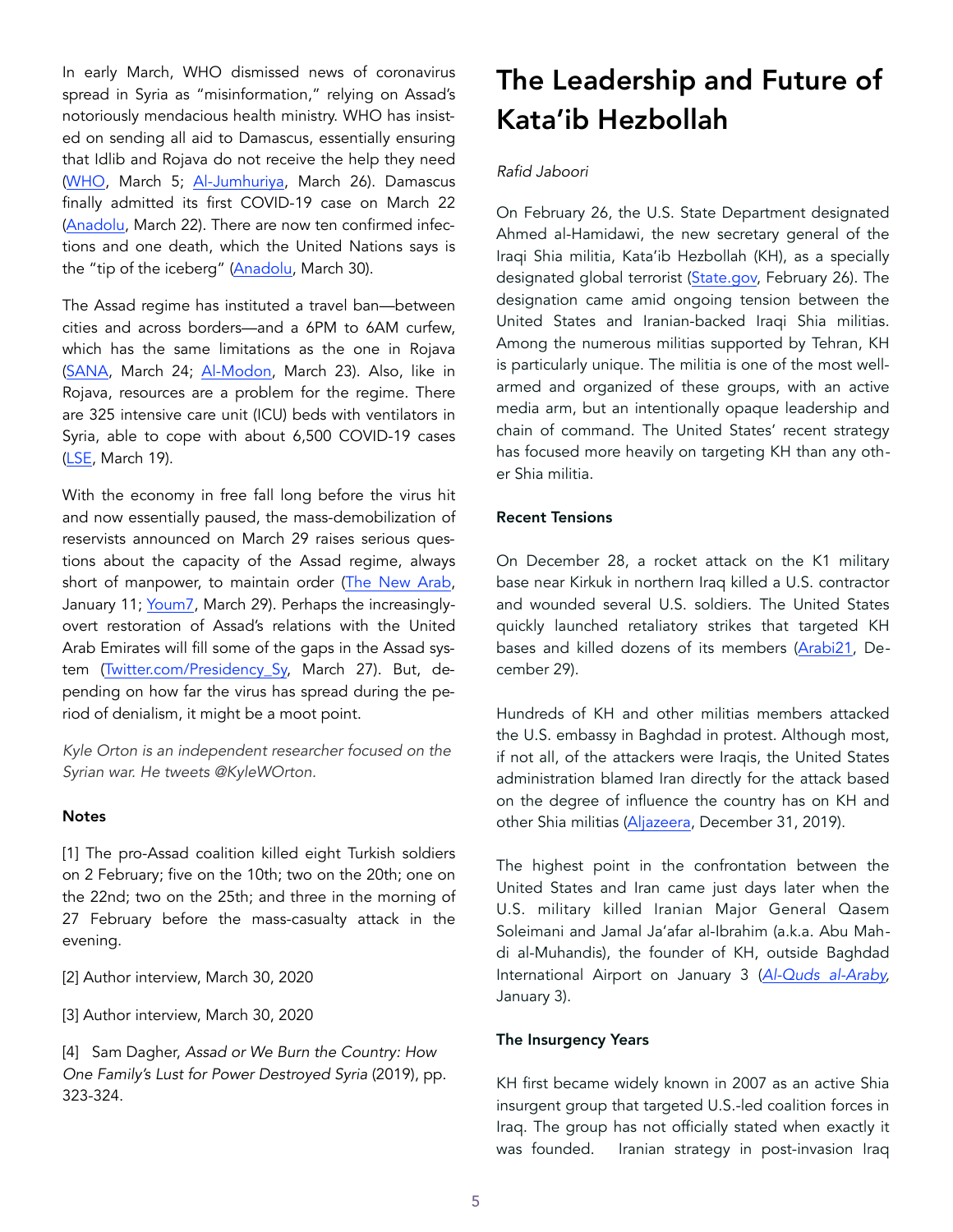aimed to empower its Iraqi allies, namely the Shia parties, and help them dominate the government while at the same time maximizing the losses and cost of the U.S. and coalition military occupation. In 2007, that strategy faced two particular problems. First, Moqtada al-Sadr's Mahdi Army, which dominated the Shia insurgency after the 2003 U.S.-led invasion, declared a series of ceasefires and al-Sadr sponsored a political wing that joined the parliament and government. Second, the Sunni insurgency witnessed the dramatic emergence of the Sahwa (Awakening) groups that shifted sides and fought against al-Qaeda in Iraq (AQI) alongside U.S. forces. Under those circumstances, KH emerged as an insurgent group almost at the same time another Iranian-supported Shia militia group, Asa'ib Ahl al-Haq (The league of the Righteous-AAH). In 2009, KH and its founder al-Muhandis were issued terrorist designations ([Treasury.gov,](https://www.treasury.gov/press-center/press-releases/Pages/tg195.aspx) July 2, 2009).

The two groups enjoyed significantly more support from Iran than the Mahdi Army received and were referred to as 'Special Groups' in U.S. military literature. AAH was clearly a splinter group of the Mahdi Army and its leaders were former aides of al-Sadr's. KH also attracted members of the Mahdi Army, but its leadership included members with stronger ties to Tehran. Some lived in Iran and were members of the Iran-based armed opposition to the Saddam Hussein government before the 2003 invasion. [1]

#### Leadership

In response to the collapse of large units of the Iraqi army and police in the face of the swift advance of the Sunni jihadist Islamic State (IS), Shia militias mobilized and deployed its fighters to the frontlines.

While most of the Shia militias publicized their activities and promoted their leaders as war heroes, KH continued to keep its structure and leadership secret. While the group's founder al-Muhandis came into prominence from operating an underground organization, KH never officially announced that al-Muhandis was its leader. He was known to have always aspired to a larger role in Iraq. He was revered by all of the Shia militias as an influential commander and became the deputy leader of the Popular Mobilization Units (PMU)—the official umbrella group that gave the Shia militias a government mandate to operate.

On March 11, two U.S. and one British soldier were killed in another rocket attack on Camp Taji, north of Baghdad ([Rudaw,](https://www.rudaw.net/arabic/middleeast/iraq/1103202018) March 1) Although the United States blamed KH, the group did not claim responsibility for the attack. Instead, they declared that they supported it and called for those who launched it to be proud and claim responsibility. Shortly after, a new unknown group called Usbat al-Thaereen (The League of the Revolutionaries) claimed responsibility for the attack (*[Al-](https://al-akhbar.com/Iraq/285700)[Akhbar,](https://al-akhbar.com/Iraq/285700)* March 16).

Although KH declared that it opposes the United States and the coalition military presence in Iraq, it never claimed responsibility for the recent attacks. The formation of a new group that is not part of the government or PMU became a necessity for the Shia militias movement. The Shia militias do not want to further embarrass the Iraqi Shia-led government, which is under immense U.S. pressure to reign in the armed groups. Most of the leaders of the Shia militias and the locations of their camps and branches have become known in recent years. A shadowy new group, however, will not be under the same scrutiny or threat from U.S. reprisals.

#### Future of KH

Reports have surfaced that the United States is considering plans to completely destroy KH in the wake of the Taji attack ([Al Arabiya,](https://www.alarabiya.net/ar/arab-and-world/iraq/2020/03/28/%25D9%2586%25D9%258A%25D9%2588%25D9%258A%25D9%2588%25D8%25B1%25D9%2583-%25D8%25AA%25D8%25A7%25D9%258A%25D9%2585%25D8%25B2-%25D8%25A7%25D8%25B9%25D8%25AF%25D8%25A7%25D8%25AF-%25D8%25AE%25D8%25B7%25D8%25B7-%25D8%25A3%25D9%2585%25D9%258A%25D8%25B1%25D9%2583%25D9%258A%25D8%25) March 28). KH, however, is just one of several Iranian-backed Shia militias that have acquired significant political and military power in Iraq, especially after the defeat of IS. Many of those militias promote the same anti-American sentiment as KH and have declared policies that aim to expel the United States from Iraq through both violent and nonviolent means. As such, confronting this threat requires a more comprehensive U.S. strategy.

KH was one of the Shia groups that played a key role in repressing the anti-corruption protests that have engulfed Iraq since October. The group, however, pursued a misleading discourse. Like all Iranian-backed militias, KH was against the protests and accused the protesters of being sponsored by the United States, Israel, and anti-Iran Gulf countries. The group never accepted responsibility for killing protesters (almaalomah, October 29).

There have been accusations against many of KH's leaders of orchestrating the crackdown that killed hundreds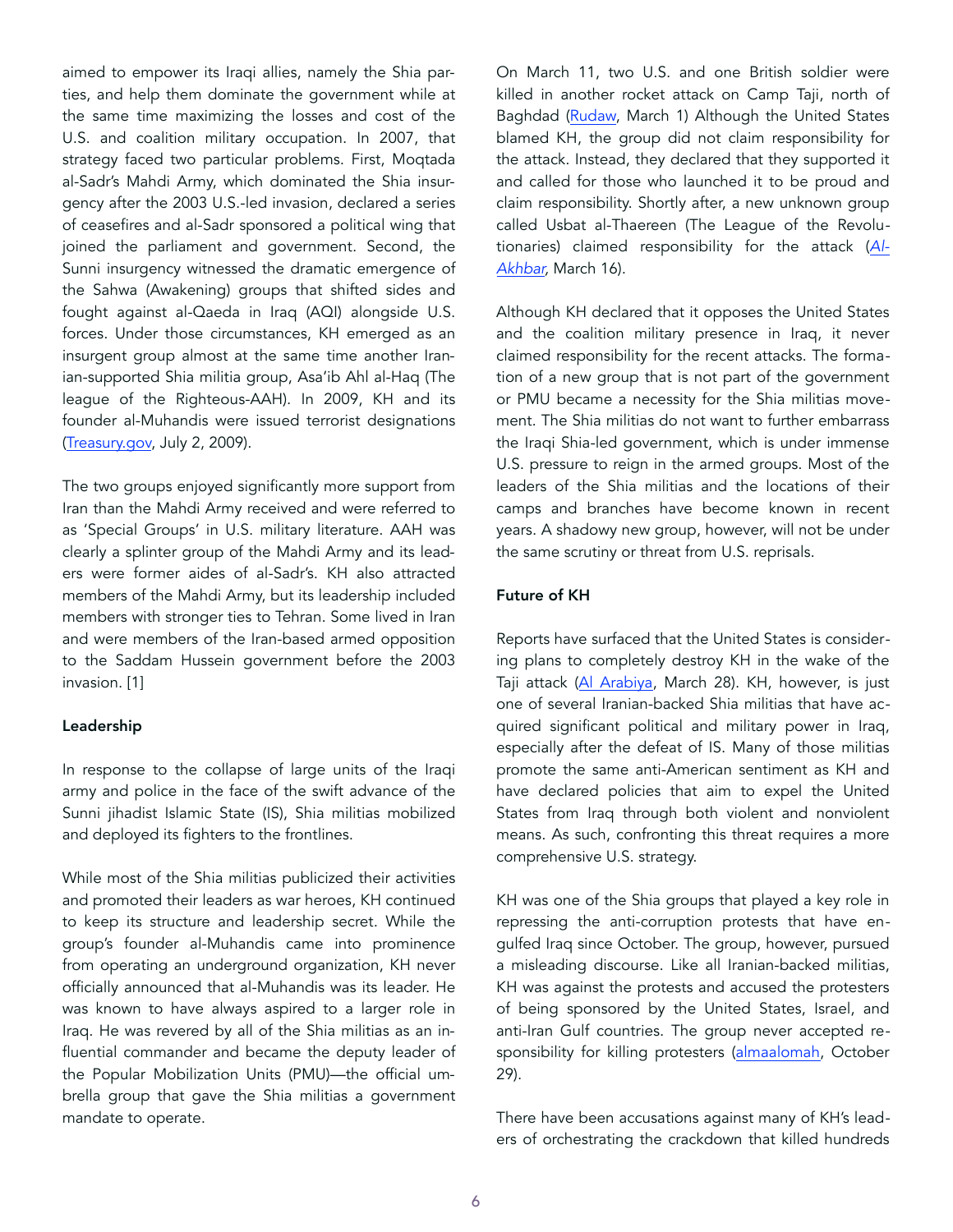of protesters. Yet, the group alleged that it also supports the protesters' cause and their calls for reform. Protesters have condemned KH and the United States has sanctioned the group's leaders. The whole protest movement, however, seems to have lost momentum and failed to bring any genuine reform to the political system. KH appears to have emerged stronger from that crisis and U.S. sanctions are unlikely to weaken its leaders who operate secretly between Iraq and Iran.

The question of leadership is problematic for KH. After all, it failed to live up to its inspiration/name and form an Iraqi Shia group as successful as the Lebanese Hezbollah. KH could neither publicly present a charismatic leader like Hassan Nasrallah, nor unify the other Iraqi Shia militias into one group that dominates the military and political field like Hezbollah did in Lebanon. KH will not be easily eliminated, even in a potential large-scale U.S. military campaign. It would most likely survive, albeit in a different form, and use any losses to consolidate its position as a major component of the PMU. The militia's position and status, however, will always depend on Iranian support for the group and its secretive leadership.

*Rafid Jaboori is a journalist, writer and researcher. He is a former BBC World Service Reporter. He covered The Iraq War and its aftermath, the conflict in Syria, and several other events. He is an expert in militant groups in the Middle East.* 

#### **Notes**

[1] Author's April 3 interview with an Iraqi source who preferred to remain anonymous.

# Geopolitics and the Greater Maghreb Security Complex in a Time of Financial Distress

## *Dario Cristiani*

## Introduction

The first months of 2020 witnessed significant diplomatic activity between the Gulf and the Maghreb. However, the emerging global economic crisis caused by the COVID-19 pandemic will likely affect some of these diplomatic dynamics. In January 2020, the Berlin conference on Libya offered an occasion for many countries to target Maghrebi partners. Germany largely ignored local actors: Morocco, Mauritania, and the Arab Maghreb Union were not invited. Taieb Baccouche, the Secretary-General of the Arab Maghreb Union openly criticized this European attitude, voicing the regional disappoint-ment for this approach ([Affari Internazionali,](https://www.affarinterna) March 5). Tunisia was invited only the day before the conference, and the new President Kais Saied made an explicit reference to this late invitation when rejecting the offer ([Tunisian Ministry of Foreign Affairs,](https://www.diplomatie.gov.tn/en/mission/press/news/detail/etranger/mission-permanente-de-tunisie-aupres-des-nations-unies-a-new-york-etats-unis/?tx_news_pi1%5Bnews%5D=1714&cHash=9ad44320f4e6e0ded3d0c372b93a5af2) January 18).

Among Gulf countries, the UAE was the sole country invited to the conference. This should not come as a surprise. The UAE is likely the most influential external actor in Libya these days and the only country with the ability to impose choices on Field Marshal Khalifa Haftar, the warlord dominating eastern Libya (see Terrorism [Mo](https://jamestown.org/program/a-piece-of-a-greater-puzzle-the-libyan-civil-war-external-influences-and-regional-trends/)nitor, February 7).

In the immediate aftermath of the conference, the Crown Prince of Abu Dhabi and Deputy Supreme Commander of the Armed Forces, Sheikh Mohamed bin Zayed, flew to Morocco, where he owns a house, and met with the Moroccan King Mohammed VI ([Twitter.com/for](https://twitter.com/Forsan_UAE/status/1219196191856037893/photo/1)[san\\_uae,](https://twitter.com/Forsan_UAE/status/1219196191856037893/photo/1) January 20). The picture of the meeting was widely shared online, but this did not change the complex nature of Emirati-Moroccan relations, which remain tense due to Rabat's commitment to neutrality over the Qatar blockade. In March, Morocco recalled its ambassador and two consuls from the UAE. Notably, this decision came after Fouad Ali El Himma, one of the most influential Moroccan politicians and a close senior advisor to King Mohammed VI, toured the Gulf in late Feb-ruary, excluding the UAE from his visit ([Le1 Maroc,](https://www.le1.ma/relations-rabat-abu-dhabi-la-rechute/) March 11).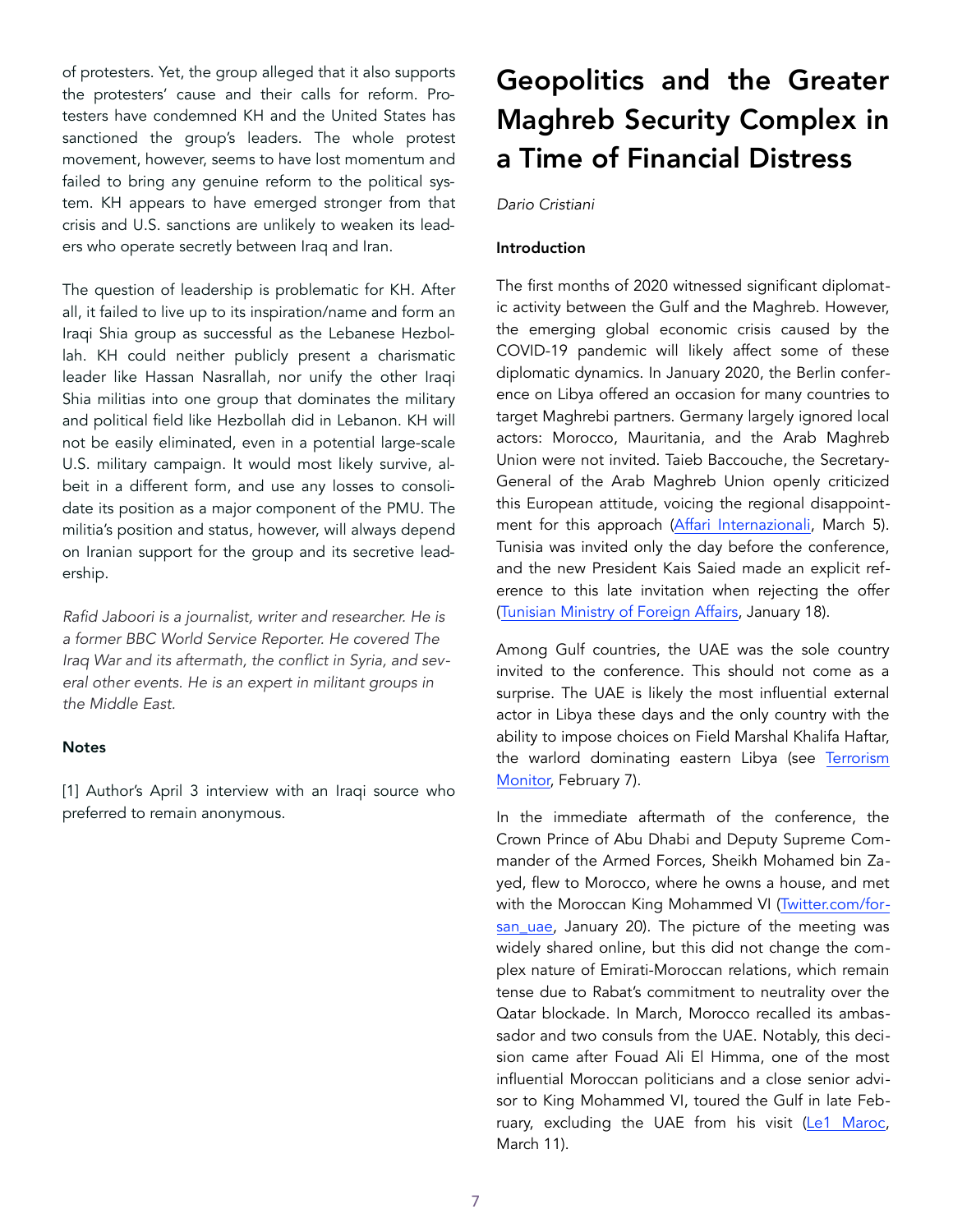Emirati regional diplomatic activism continued in the following weeks. In essence, the UAE Foreign Minister Sheikh Abdullah bin Zayed al-Nahyan met his Algerian counterpart, Sabri Boukadoum, Prime Minister Abdelaziz Djerad, and President Abdelmadjid Tebboune in Algiers in late January, with Libya being at the forefront of the talks [\(Algeria Press Service](http://www.aps.dz/en/algeria/32878-algeria-uae-stress-need-to-boost-bilateral-cooperation-pursue-consultations), January 27, Ashar Al-Awsat, January 28). A few days later, the Mauritanian President Mohamed Ould Ghazouani also went to the UAE for an official state visit.

The UAE's recent diplomatic activity was matched by a renewed activism from Qatar as well. At the end of February, the emir of Qatar went to Tunisia, the regional country in which Doha likely has the most significant leverage [\(AnsaMedInfo,](http://www.ansamed.info/ansamed/en/news/sect) February 25). The UAE has been trying to deepen its role in Tunisia for years, but these ambitions have often been frustrated. The Qatari emir also went to Algeria and despite some ongoing problems—the most notable being the Ooredo issue on more strategic and regional issues the countries seemed to be on the same page [\(The Arab Weekly,](https://thearabweekly.com/algeria-expels-man) February 23, [The Peninsula \(Qatar\),](https://thepeninsulaqatar.com/article/25/02/2020/Amir-arrives-in-Algeria) February 25)

This activism on both sides remains part of the broader confrontation, despite some feeble attempts to start settling issues regarding the 2017 blockade. This confrontation goes beyond the mere diplomatic sphere, as it embraces a much more comprehensive set of questions: it is a confrontation between models of governance, ideological approaches to the relationship between power and religion, and how to develop their global presence in the coming years

#### Mauritania as the UAE's Key to the Region?

The diversified problems that the UAE face vis-à-vis Morocco, Algeria, and Tunisia are likely the main reasons explaining why, over the past few months, Abu Dhabi has become even keener in deepening relations with Mauritania. Relations between the two countries were already good. Under previous President Mohammad Ould Abdul Aziz, Mauritania took several positions that were in line with Abu Dhabi's feelings—a harsh stance towards the Muslim Brotherhood; and severing diplomatic ties with Qatar in the wake of the spat that led to the blockade in 2017 [\(GulfNews,](https://gulfnews.com/world/mena/mauritania-moving-towards-banning-muslim-brotherhood-1.2282210) September 24, 2018, [Khaleej Times,](https://www.khaleejtimes.com/region/qatar/mauritania-break) June 7, [Al-Araby,](https://english.alaraby.co.uk/english/news/2014/10/9/mauritania-delays-appointment-of-muslim-brotherhood-opposition-leader) September 27, 2014). The situation did not change after the Mauritanian power transition.

The UAE's greater engagement with Mauritania is becoming increasingly multidimensional and not only limited to political and security issues. The Emiratis announced the allocation of \$2 billion towards investment and development projects. National media highlighted how this effort is particularly significant, as Mauritania's GDP is worth \$5 billion. As such, the UAE plan would represent no less than 40 percent of its entire economy ([The National {Abu Dhabi}](https://www.thenational), February 9). Cooperation is also ongoing in areas like environmental and social issues ([Mauritanian News Agency,](http://www.ami.mr/Depe) February 19). In March, the UAE-led "Forum for Promoting Peace in Muslim Societies" organized the first consultative forum for scholars from Sahel countries in Nouakchott under the patronage of the Mauritanian presidency ([Emirates News](https://www.wam.ae/en/details/1395302830373)  [Agency,](https://www.wam.ae/en/details/1395302830373) March 12). The two countries signed a memorandum regarding a mutual visa exemption ([SaharaMe](https://www.saharamedias.net/%25D9%2585%25D9%2588%25D8%25B1%25D9%258A%25D8%25AA%25D8%25A7%25D9%258)[dias,](https://www.saharamedias.net/%25D9%2585%25D9%2588%25D8%25B1%25D9%258A%25D8%25AA%25D8%25A7%25D9%258) February 2). The UAE even helped Mauritania evacuate its citizens stuck in China as the coronavirus outbreak erupted. The two countries also coordinated a response to deal with this crisis [\(Al-Mashhad Al-Araby,](https://almashhadalaraby.com/news/165437) March 4; [Emirates News Agency,](https://wam.ae/en/details/1395302833942) March 30).

Over the past years, Mauritania's regional importance has indeed increased, partially as a result of growing economic investments, especially in the oil sector [\(Africa](https://www.africanews.com/2016/12/25/mauritania)  [News,](https://www.africanews.com/2016/12/25/mauritania) December 25, 2016). In the geostrategic context of the Maghreb-Sahel region, Mauritania can hardly be considered a crucial player, given its limited demographic and economic size. However, its position as a country in between the Maghreb and the Sahel—areas whose connections have been more and more important over the past few years—makes it an ideal target for diplomatic action by Abu Dhabi. A more substantial presence there can be used as a tool of influence in both regional blocs, but also vis-à-vis the other countries of the Maghreb in which, for one reason or another, Abu Dhabi struggles to exert influence.

The current Mauritanian president was the primary political architect behind the significant strengthening of relations between Mauritania and Western actors, namely France and NATO ([The New Arab Weekly,](https://thearabweekly.com/mauritania-appointments-reflect-jockeying-succession) November 4, 2018, [NATO,](https://www.nato.int/cps/en/natohq/news_155080.htm) May 29, 2018). As the UAE is increasingly close with France, as observable in the Libyan quagmire, deepening its ties with Mauritania can also serve as a means to become more involved in the Sahel. France could seek greater support from the UAE as it tries to step up its efforts in the region to make up for American disengagement from Africa and the increasing profile of globally connected local jihadist organizations in the